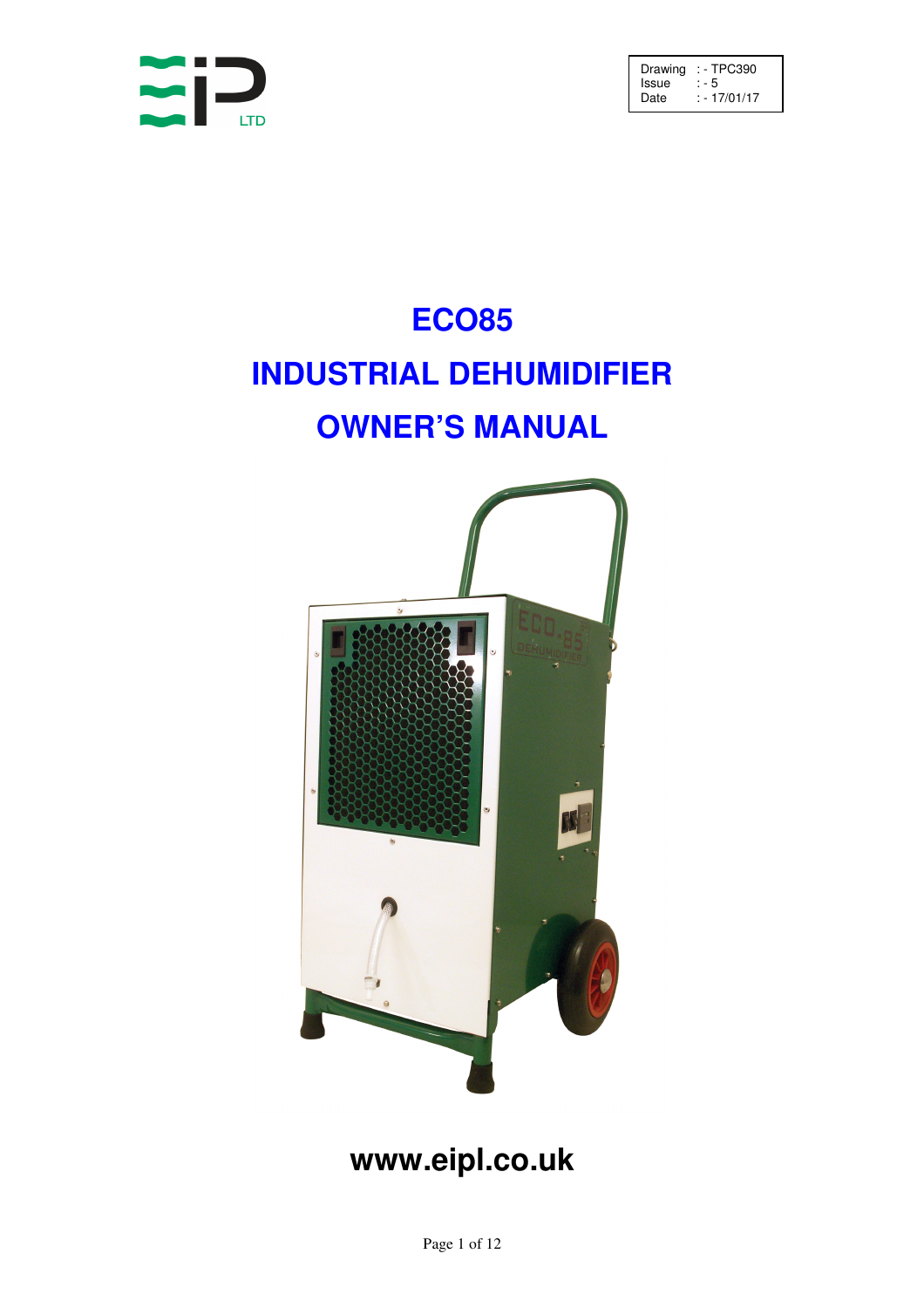## **INTRODUCTION**

Designed for a wide range of applications, the ECO85 dehumidifier is a rugged, industrial unit which utilizes an energy-efficient compressor and a compact portable design to provide easy efficient drying.

The ECO85 has a number of special features:

- Compact Size
- High efficiency rotary compressor
- Ebac's **"Hot Gas"** defrost system
- Exterior epoxy powder-coated finish
- Provision for permanent drainage
- Extra long power cord

The fan draws the moist air through the cold evaporator coil, which cools the air below its dew point. Moisture forms on the evaporator coil and is collected in the condensate tray, which is equipped with a permanent drain. The cooled air then passes through the hot condenser coil where it is reheated using the same energy removed during the cooling phase, plus the additional heat generated by the compressor. The air is, therefore, discharged from the dehumidifier at a slightly higher temperature with a lower absolute humidity than that which entered. Continuous circulation of air through the dehumidifier gradually reduces the relative humidity within the area.

The ECO85 dehumidifier is a rugged, reliable drying unit designed to operate effectively over a broad range of temperature and humidity conditions. An active hot gas defrost system, controlled by an electronic timer, guarantees positive de-icing, thereby optimizing operation at low temperatures.

The unit incorporates a welded and galvanized steel chassis and is finished in an epoxy coating for resilience to damage caused by rough handling.

The dehumidifier unit is fitted with a transformer which will allow the unit to operate on either 110volts or 230volts 1ph 50Hz power supply.

All electrical components within the dehumidifier are rated for 110volts, for safety reasons. The voltage change over (selector switch) switch, can be found mounted to the back of the electrical panel accessed via the outlet panel.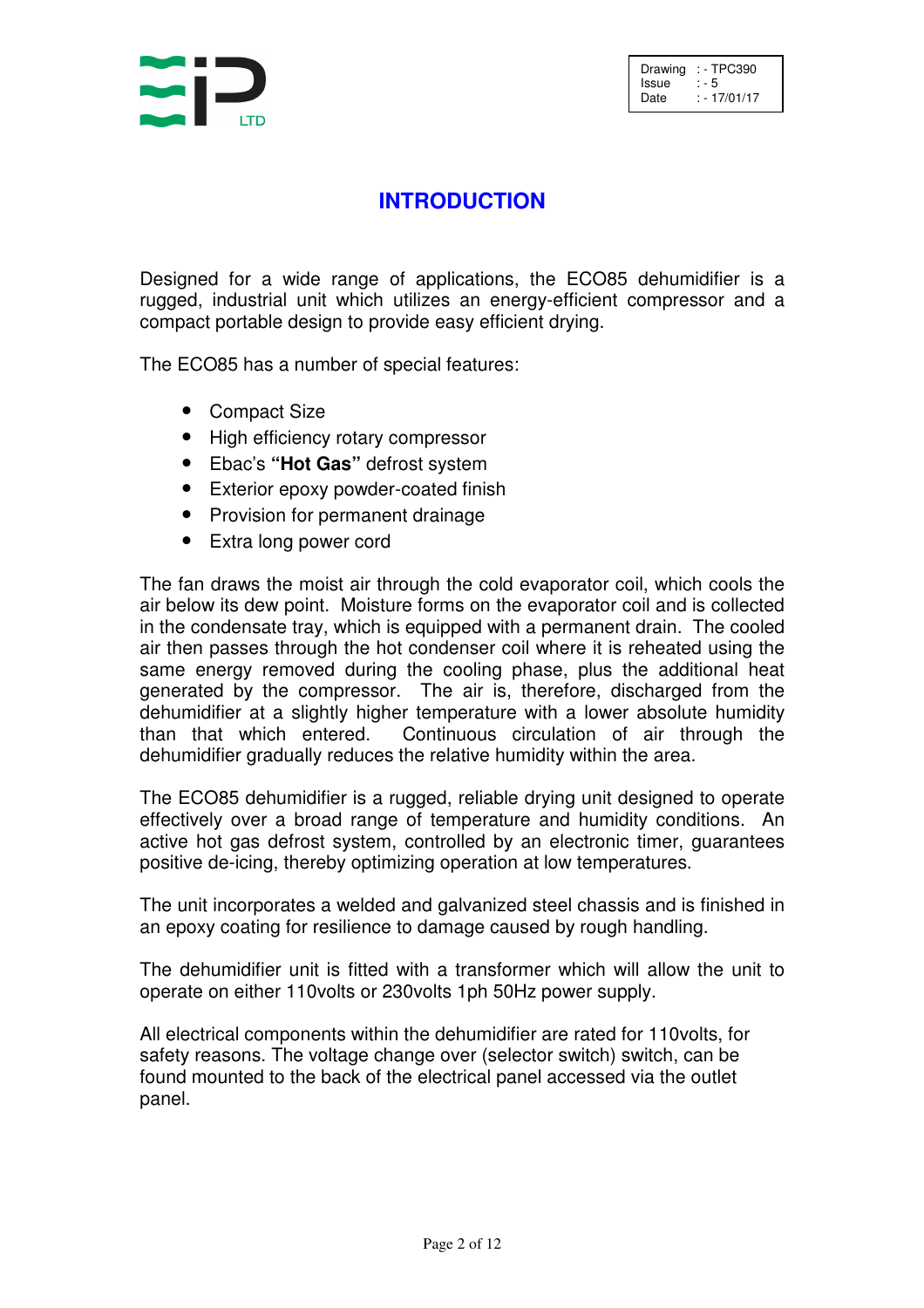

## **SPECIFICATIONS**

| MODEL: ECO85                                |                                         |
|---------------------------------------------|-----------------------------------------|
| HEIGHT: 700mm                               |                                         |
|                                             | <b>WIDTH: 480mm</b>                     |
|                                             | DEPTH: 390mm                            |
| <b>WEIGHT:</b> $50$ kg                      |                                         |
|                                             | AIRFLOW: 650 M <sup>3</sup> /Hr         |
| <b>EXTRACTION: 30L/Day</b>                  |                                         |
|                                             | POWER SUPPLY: 230V / 110V - 50Hz / 1 ph |
|                                             | FINISH: Powder-coated Epoxy             |
| OPERATING RANGE: $3^{\circ}C - 35^{\circ}C$ |                                         |
| <b>REFRIGERANT:</b> R-407c (g)              |                                         |

"This product contains fluorinated greenhouse gases covered by the Kyoto Protocol. The refrigeration system is hermetically sealed.

The Global Warming Potential (GWP) of refrigerants used in products manufactured by Ebac Industrial Products Ltd is as follows

> R134a – 1300 R407c – 1610

For type and weight of refrigerant contained in this unit, please refer to the product data label"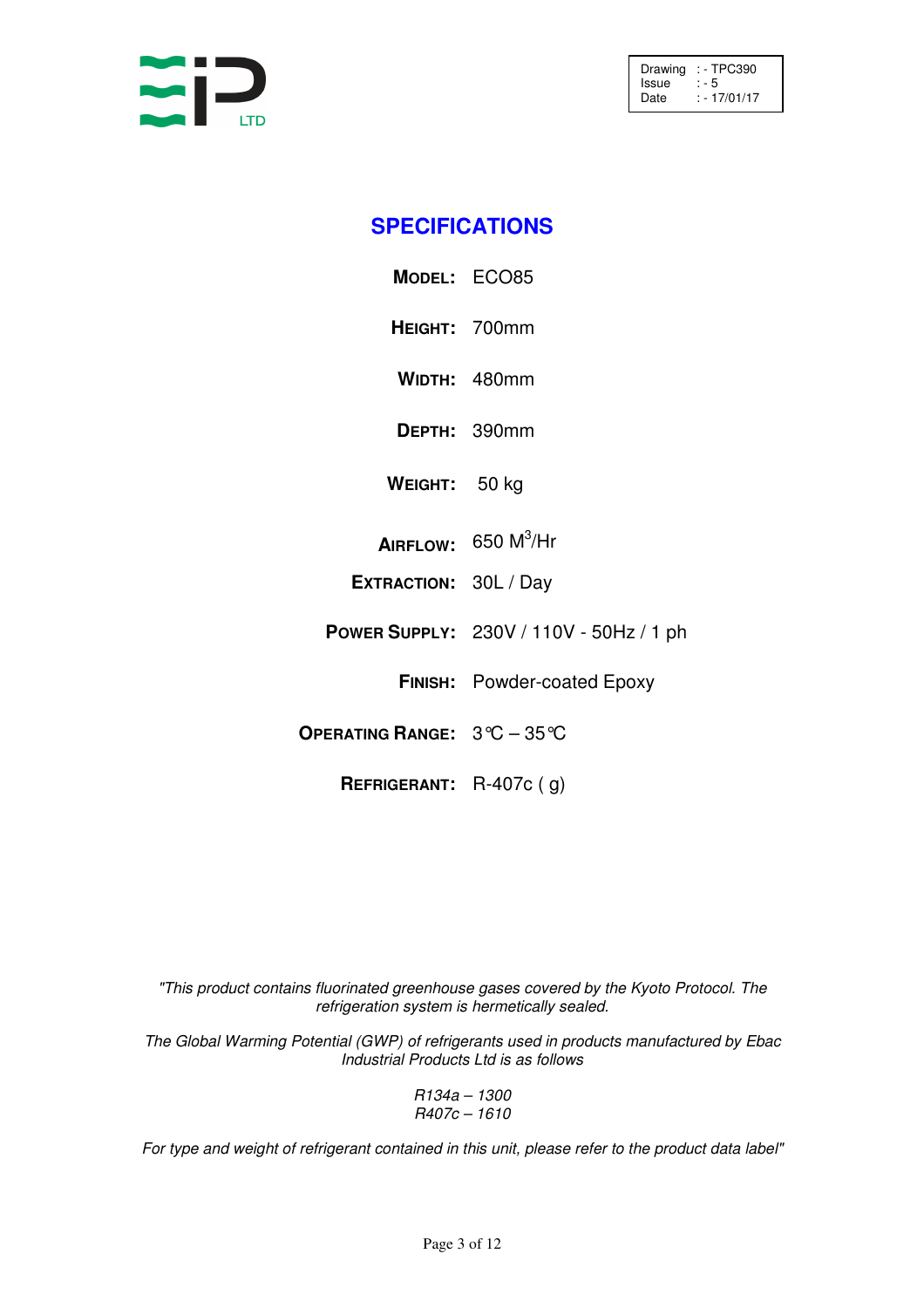## **OPERATION**

The following procedures should be followed to test the ECO85 for correct operation:

- 1. After unpacking, examine all external features to confirm damagefree shipment. Report all defects and damage at once. Connect the power cable to a grounded electrical outlet. Connect the drainage outlet to a suitably sized hose and run the hose to a permanent drain.
- 2. Check dehumidification process as follows:

#### TO ENSURE CONTINUED FULL EFFICIENCY OF THE DEHUMIDIFEIR, MAINTENANCE PROCEDURES SHOULD BE PERFORMED AS FOLLOWS:

- A. Place unit on a level surface.
- B. Start up unit by connection to mains supply and switching the on off switch to the 'I' position.
- C. Check that the compressor is running.
- D. Leave the machine running for 15 minutes.
- E. Observe the evaporator coils through the evaporator filter panel
	- i. If the air temperature is below  $80^\circ$  F, an even coating of frost should cover the entire evaporator coil
	- ii. If the air temperature is above  $80^\circ$  F, frost and/or droplets of condensed water should cover the entire evaporator coil.
- F. After continuous running time of approximately 55 minutes, the unit will enter "Hot Gas" defrost mode for 5 minutes and then automatically return to normal operation.

#### **If, after carrying out the above procedures, the unit does not appear to function properly, refer to the Trouble Shooting section, which follows, or contact the Factory Service Center.**

#### **CAUTION:**

ONCE THE UNIT HAS BEEN SWITCHED OFF, WAIT AT LEAST FIVE MINUTES BEFORE RESTARTING.

After using the ECO85, turn it off for 5 minutes to allow the condensate on the coils to drain into the pump reservoir, then turn it back on and press the momentary purge switch for twenty to thirty seconds to evacuate the water from the pump reservoir.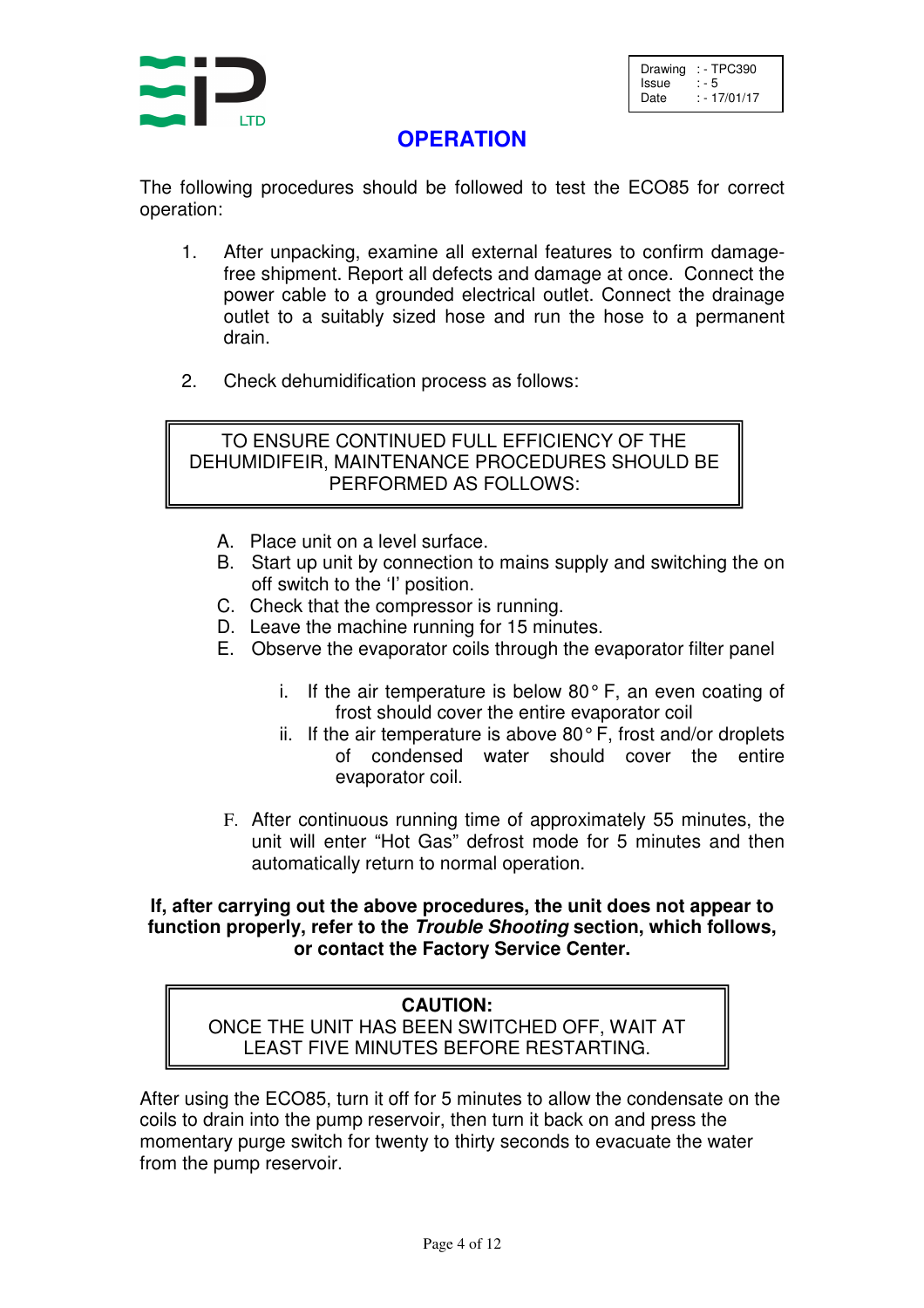

Drawing  $:$  - TPC390<br>Issue  $:$  -5 Issue<br>Date  $: -17/01/17$ 

## **ROUTINE SERVICE**

#### **WARNING:**

ENSURE THAT THE POWER CORD TO THE MACHINE HAS BEEN DISCONNECTED BEFORE CARRYING OUT ROUTINE SERVICE. THE SERVICING AND REPAIR OF THIS UNIT SHOULD ONLY BE CARRIED OUT BY A SUITABLY QUALIFIED PERSON.

To ensure continued full efficiency of the dehumidifier, maintenance procedures should be performed as follows:

 1. Clean the surface of the evaporator and condenser coils by blowing the dirt out from behind the fins with compressed air. Hold the nozzle of the air hose away from the coil to avoid damaging the fins. Alternatively, vacuum clean the coils.

#### **WARNING:**

DO NOT STEAM CLEAN REFRIGERATION COILS

- 2. Check that the fan is firmly secured to the motor shaft and that the fan rotates freely. **The fan motor is sealed for life and therefore does not need oiling.**
- 3. To check the refrigerant charge, run the unit for 15 minutes and briefly remove the evaporator filter cover. The evaporator coil should be evenly frost coated across its surface. At temperatures above 80°F, the coil may be covered with droplets of water rather than frost. Partial frosting accompanied by frosting of the thin capillary tubes, indicates loss of refrigerant gas or low charge.
- 4. Check all wiring connections.
- 5 To check the operation of the defrost system, switch the machine on and leave it running for approximately 55 minutes. The machine will then enter "Hot Gas" defrost mode for approximately 5 minutes before returning to normal operation. If the unit will not defrost, the printed circuit timer board may be defective or the by-pass valve may be inoperable.

#### **IF ANY OF THE PRECEDING PROBLEMS OCCUR, CONTACT THE EBAC SERVICE CENTER PRIOR TO CONTINUED OPERATION OF THE UNIT TO PREVENT PERMANENT DAMAGE.**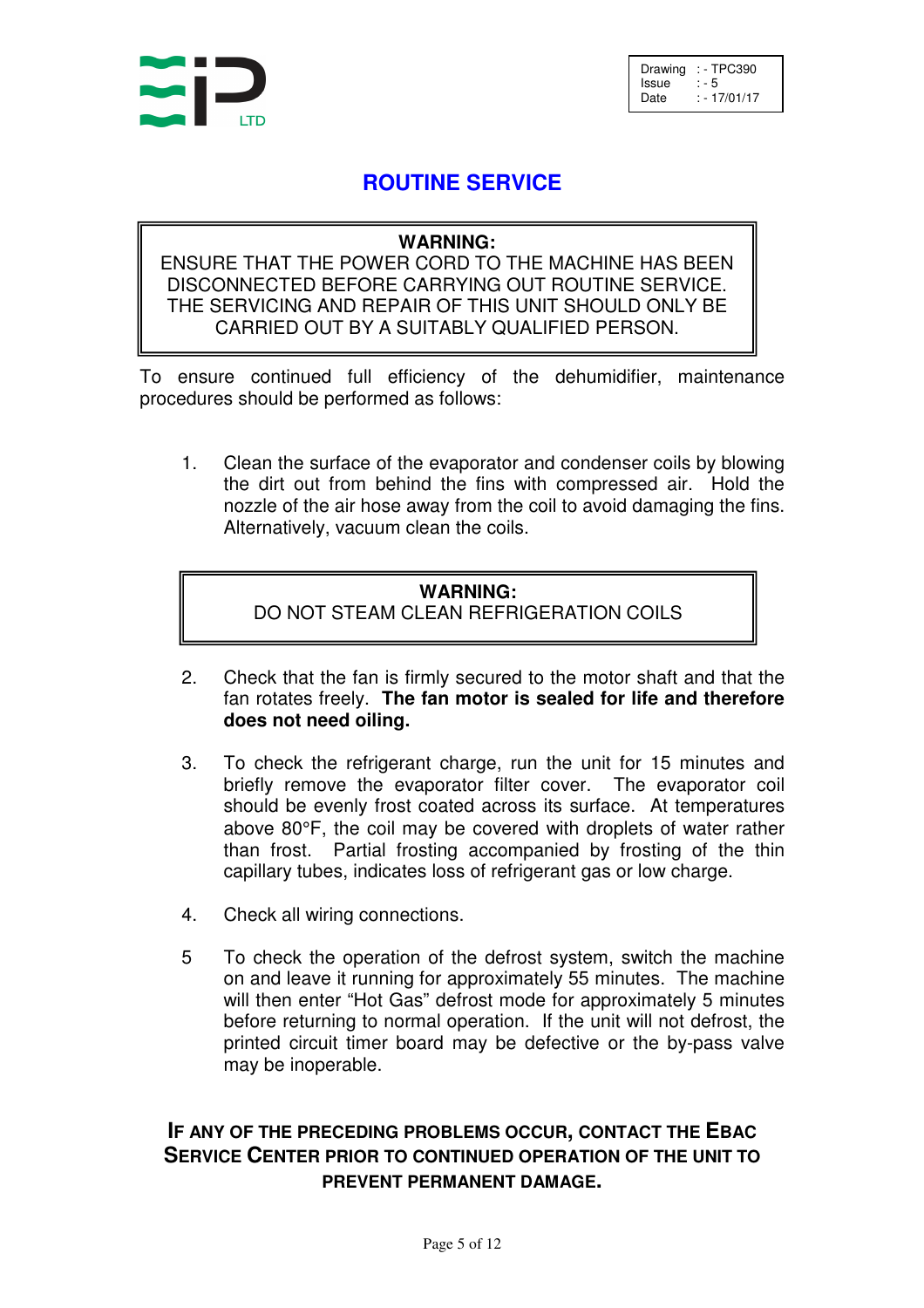

## **REPAIRS**

- 1. Should an electrical component fail, consult the Factory Service Center to obtain the proper replacement part.
- 2. If refrigerant gas is lost from the machine, it will be necessary to use a refrigeration technician to correct the fault. Contact the Factory Service Center prior to initiating this action.

 Any competent refrigeration technician will be able to service the equipment. The following procedure must be used:

- a. The source of the leak must be determined and corrected.
- b. The machine should be thoroughly evacuated before recharging.
- c. The unit must be recharged with refrigerant measured accurately by weight.
- d. For evacuation and recharging of the machine, use the crimped and brazed charging stub attached to the side of the refrigerant compressor.

 The charging stub should be crimped and rebrazed after servicing. **NEVER** allow permanent service valves to be fitted to any part of the circuit. Service valves may leak causing further loss of refrigerant gas.

 3. The refrigerant compressor fitted to the dehumidifier is a durable unit that should give many years of service. Compressor failure can result from the machine losing its refrigerant gas. The compressor can be replaced by a competent refrigeration technician.

 Failure of the compressor can be confirmed by the following procedure:

- a. Establish that power is present at the compressor terminals using a voltmeter.
- b. With the power disconnected, check the continuity of the internal winding by using meter across the compressor terminals. An open circuit indicates that the compressor should be replaced.
- c. Check that the compressor is not grounded by establishing that a circuit does not exist between the compressor terminals and the shell of the compressor.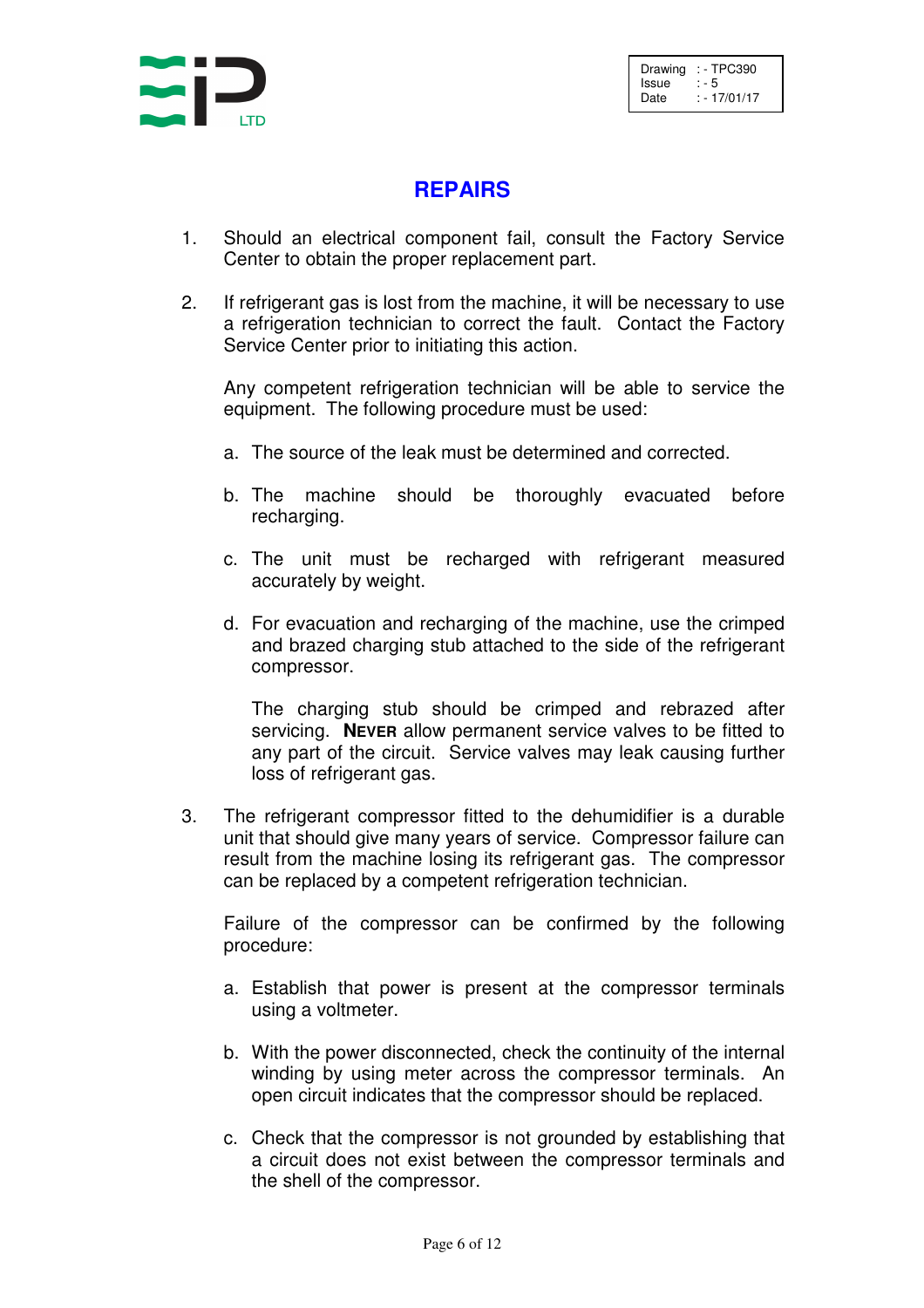

## **TROUBLESHOOTING**

| <b>SYMPTOM</b>                              | <b>CAUSE</b>                                                                           | <b>REMEDY</b>                                                                                                                                                                 |  |
|---------------------------------------------|----------------------------------------------------------------------------------------|-------------------------------------------------------------------------------------------------------------------------------------------------------------------------------|--|
| Unit inoperative                            | 1. No power to unit                                                                    | 1. Check the power from<br>power supply panel                                                                                                                                 |  |
| Little or no airflow                        | 1. Fan motor burnt out<br>2. Dirty refrigeration coils<br>3. Loose electrical wiring   | 1. Replace the fan motor<br>2. See Routine Maintenance<br>Section<br>3. Check the wiring diagram<br>to find fault and repair                                                  |  |
| Little or no water<br>extraction            | 1. Insufficient air flow<br>2. Compressor fault<br>3. Loss of refrigerant gas          | 1. Check all of the above<br>2. Contact the Factory<br><b>Service Center</b><br>3. Contact the Factory<br><b>Service Center</b>                                               |  |
| Little or no defrost<br>when required       | 1. Faulty timer<br>2. Faulty by-pass valve                                             | 1. Contact the Factory<br><b>Service Center</b><br>2. Contact the Factory<br><b>Service Center</b>                                                                            |  |
| <b>Unit vibrates</b><br>excessively         | 1. Loose compressor<br>2. Damaged fan                                                  | 1. Tighten the nuts on the<br>compressor mounts<br>2. Replace fan                                                                                                             |  |
| <b>Water flooding inside</b><br>the machine | 1. Drain pipe blocked/frozen<br>2. Drain pipe too high<br>3. Crimped or blocked tubing | 1. Clear the obstruction<br>2. Ensure that no section of<br>the drain hose is 1M max.<br>above the level of the water<br>outlet<br>3. Straighten, clear, or replace<br>tubing |  |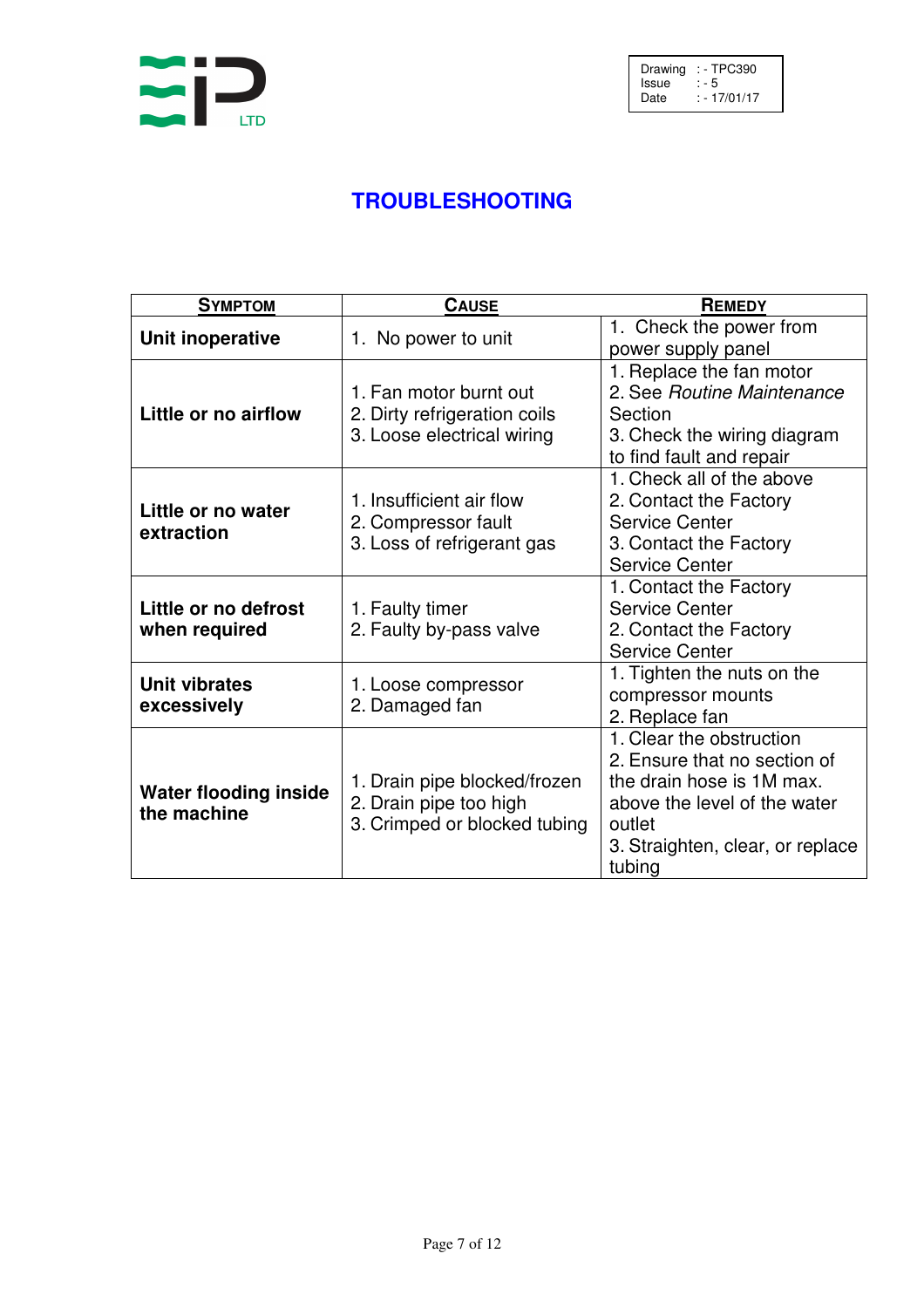

## **ECO85 SPARE PARTS LIST**

| <b>NUMBER</b>           | <b>DESCRIPTION</b>              |               | <b>QUANTITY</b>         |
|-------------------------|---------------------------------|---------------|-------------------------|
|                         |                                 | <b>NUMBER</b> |                         |
| $\mathbf 1$             | <b>Defrost Timer</b>            | 1619508       | 1                       |
| $\overline{2}$          | <b>Terminal Block</b>           | 3031460       |                         |
| 3                       | <b>Capillary Tube</b>           | 3014254       | $2 \times 24"$          |
| $\overline{\mathbf{4}}$ | <b>Solenoid Valve</b>           | 3020837       | 1                       |
| 5                       | <b>Filter Dryer</b>             | 3020909       | 1                       |
| 6                       | <b>Compressor</b>               | 3944932       | 1                       |
| $\overline{7}$          | <b>Solenoid Coil</b>            | 3030451       | 1                       |
| 8                       | <b>Run Capacitor</b>            | 3030908       | 1                       |
| 9                       | Filter                          | 2029826       | 1                       |
| 10                      | <b>Mains Lead</b>               | 3031231       | 1                       |
| 11                      | <b>Fan Motor</b>                | 3040277       | 1                       |
| 12                      | Fan Motor Inlet Ring            | 3040283       | 1                       |
| $\overline{13}$         | <b>Fan Motor Capacitor</b>      | 3030841?      | 1                       |
| $\overline{14}$         | <b>Relay</b>                    | 3036157       | $\overline{\mathbf{1}}$ |
| 15                      | <b>Rubber Foot</b>              | 3088553       | $\overline{2}$          |
| 17                      | <b>Condensate Pump</b>          | 3160155       | 1                       |
| 18                      | <b>Condenser Coil</b>           | 2029322       | 1                       |
| 19                      | <b>Evaporator Coil</b>          | 2029323       | 1                       |
| 20                      | <b>Transformer</b>              | 3031061       | 1                       |
| 21                      | <b>Voltage Selection Switch</b> | 3032301       | 1                       |

## Spare parts available online

## www.EIPLDIRECT.com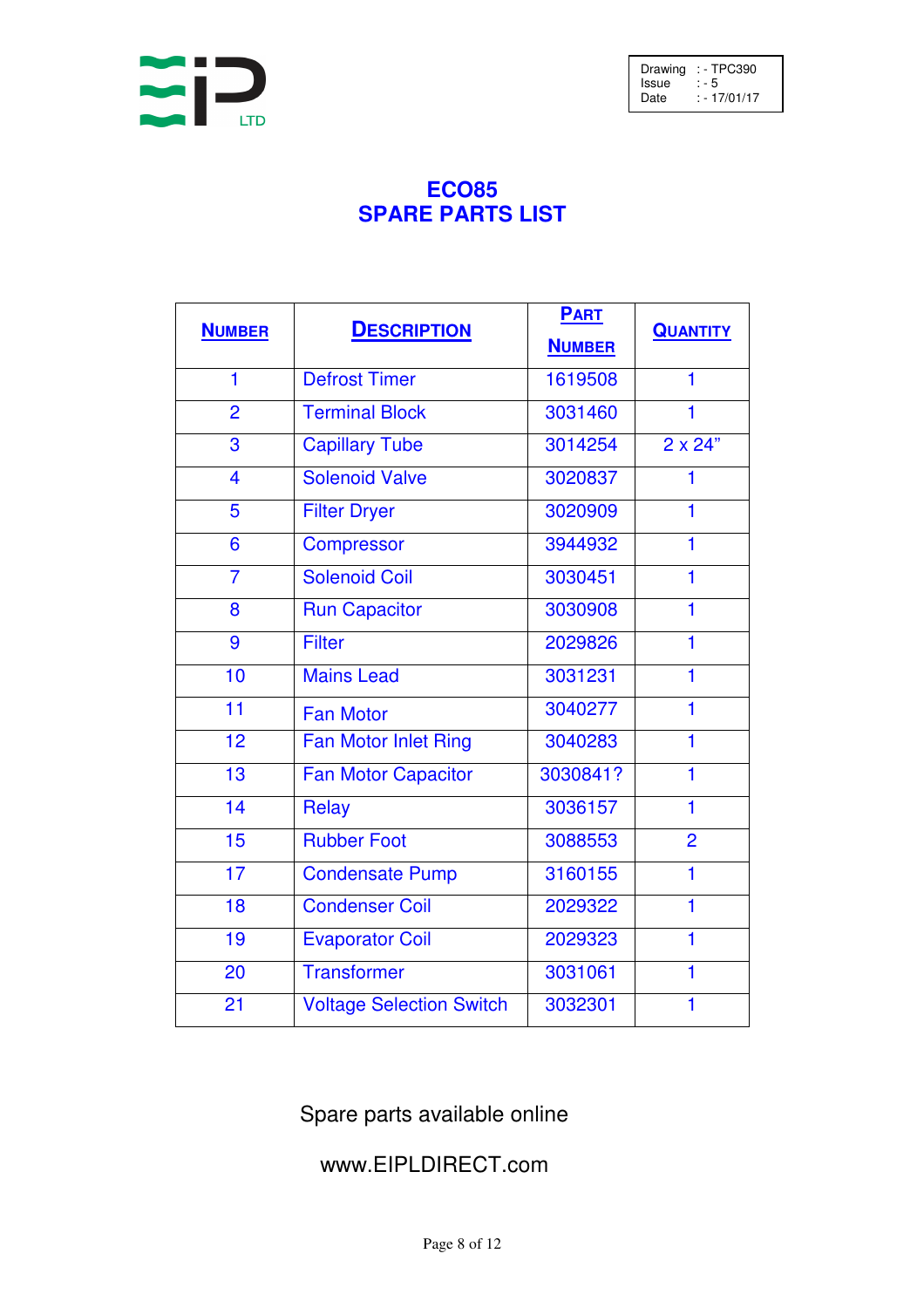

## **WARNINGS**

This appliance can be used by children from 8 years and above and persons with reduced physical, sensory or mental capabilities or lack of experience and knowledge if they have been given supervision or instruction concerning use of the application in a safe way and understand the hazards involved.

Children shall not play with the appliance.

Cleaning and user maintenance shall not be made by children without supervision.

If the SUPPLY CORD is damaged, it must be replaced by the manufacturer, its service agent or similarly qualified person in order to avoid hazard.

This product contains fluorinated greenhouse gases covered by the Kyoto Protocol. The refrigeration system is hermetically sealed.

The Global Warming Potential (GWP) of refrigerants used in products manufactured by Ebac Industrial Products Ltd is as follows R134a – 1300 R407c – 1610

For type and weight of refrigerant contained in this unit, please refer to the product data label

Due to the high pressures within the refrigeration circuit, under no circumstances must direct heat be applied to the evaporator coil in an attempt to remove the build-up of ice.

No attempt should be made to cut open any part of the refrigeration circuit due to high pressures and gas involved.

If the unit is switched off at the mains power supply for any reason, the unit must be allowed to stand at rest for at least three minutes before restarting.

For correct installation and operation the unit inlet and outlet must have a clearance of 0.5M from all adjacent surfaces and or structures.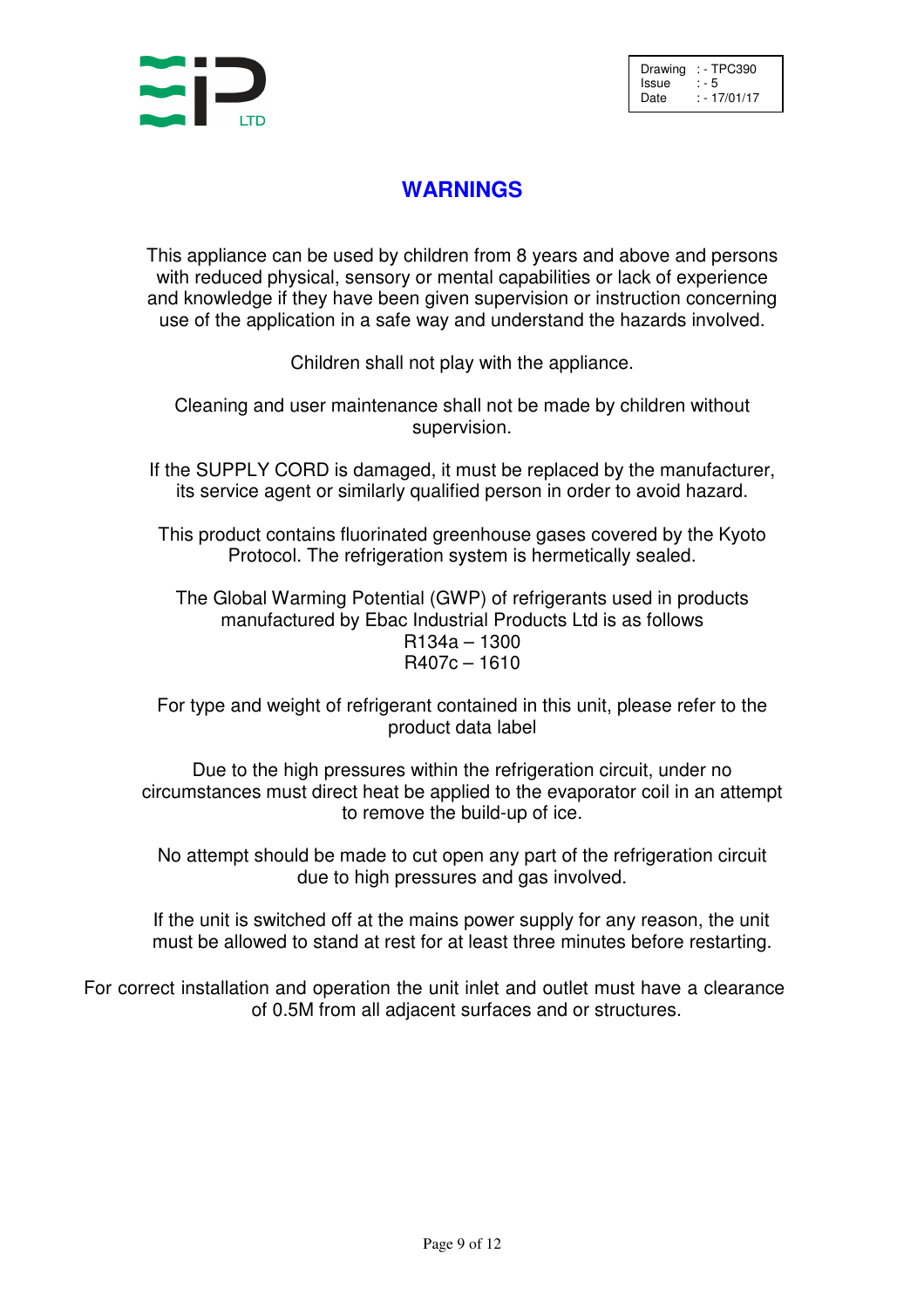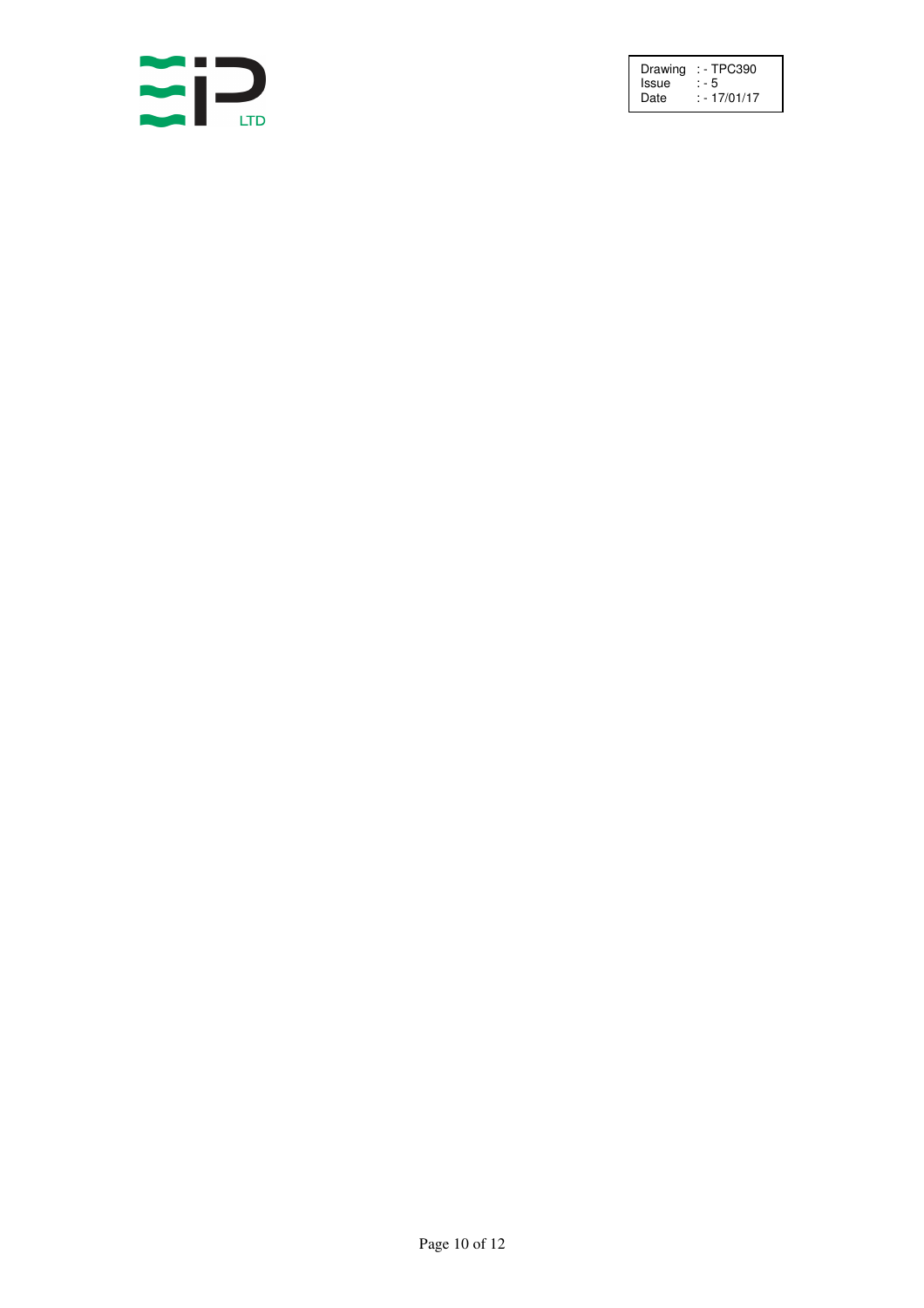